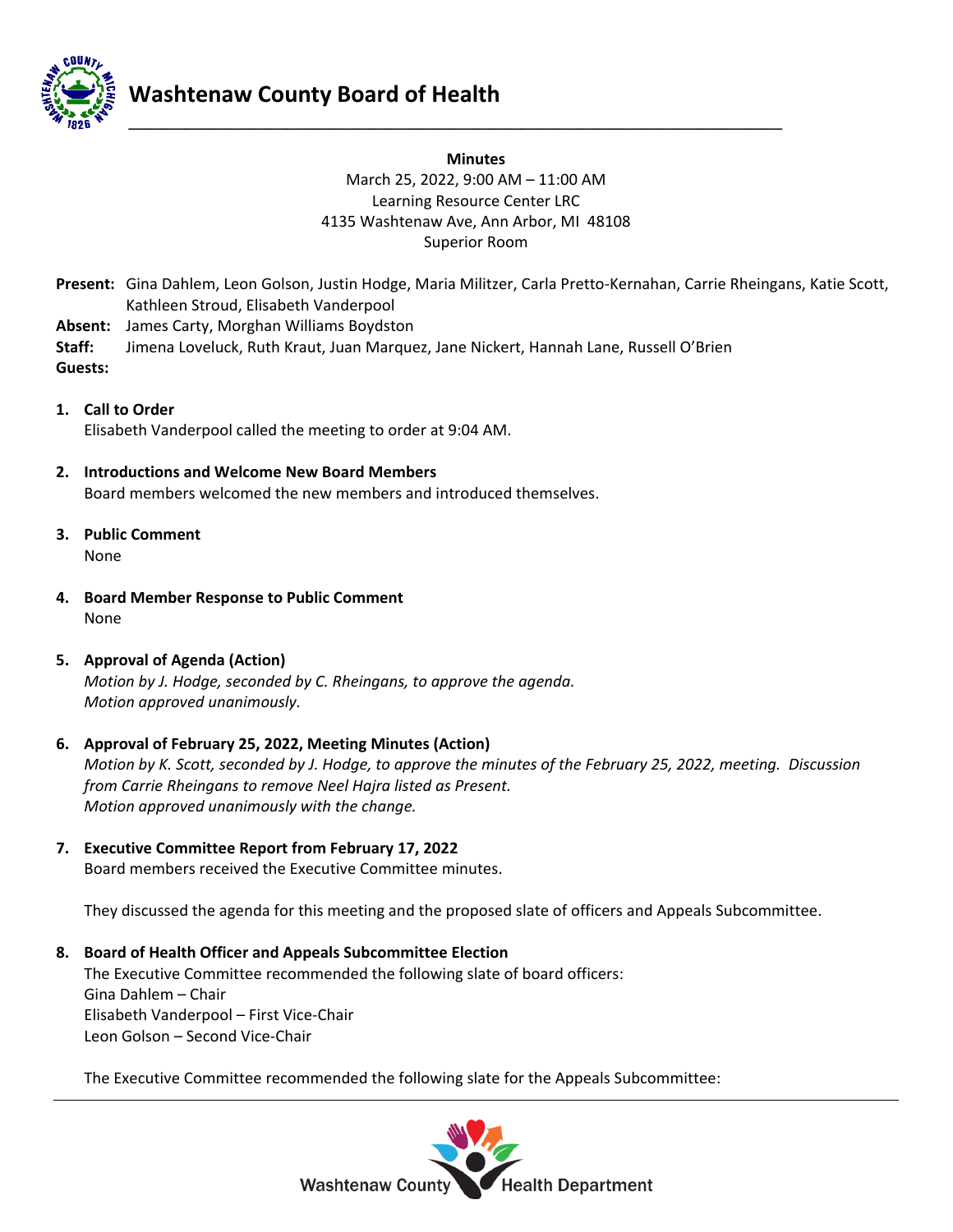

James Carty – Chair Morghan Boydston Carrie Rheingans Elisabeth Vanderpool – Alternate

*Motion by J. Hodge, seconded by C. Rheingans, to approve the slate of officers and Appeals Subcommittee recommended by the Executive Committee. Motion approved unanimously.* 

Kathleen Stroud asked for staff to email a new member list to the BOH with contact information and terms. Staff will send board members that information and it is also listed on the website and will be updated soon.

#### **9. Community Voices Report**

Maria Militzer reported that Mexiquenses En Michigan is in the process of filing for tax exempt status and will continue working with the Health Department (HD) in the distribution of masks, other PPE, and vaccines. The Spanish Community Interpreter Project is still going. There are 17 participants at this point, and they are reaching out to organizations in the county that want to engage with Latinx in the county.

#### **10. COVID-19 Readiness, Response, Recovery Framework**

Dr. Juan Marquez, Medical Director, presented to the Board of Health (BOH) on the COVID-19 readiness, response, and recovery framework. Board members received the slide show, and it is available in the meeting recording.

Dr. Marquez said Washtenaw County (WC) is currently in the recovery phase, post-surge, and watching what is happening in the UK and other countries. WC has a reasonable supply of masks and home tests ready for the next surge. COVID-19 community levels were discussed. Dr. Marquez went into detail on the recommendations for each level. In low and medium, there is no longer a broad recommendation to wear a mask in indoor public locations. The universal recommendation for masking is at the high level. The CDC shifted to recommending universal masking when level is high instead of breaking it down by different categories like schools and public.

COVID-19 vaccination rates by age for WC were discussed. Kathleen Stroud asked about vaccine availability for kids under 5. Dr. Marquez said that Pfizer and Moderna for under age 5 are both being reviewed by the FDA. WC already has plans in place to roll it out at clinics as soon as it is approved. Elisabeth Vanderpool suggested it would be beneficial to have a town hall for parents with kids under 5 to hear from them about the best ways to target messaging for this group.

#### **11. Washtenaw Rescue Plan Public Health Investments**

Jimena Loveluck provided an update on the American Rescue Plan funding. She started with a brief background summary of a public health millage discussed in 2020. The Health Department (HD) leadership team developed an outline of how additional funding would be used if it became available and shared it with the Board of Commissioners (BOC). There was not enough support for the millage to move forward so there was a substitute resolution approved for administration to work with the HD in developing a proposal for public health investments using American Rescue Plan Act (ARPA) funds and potentially other county funding.

The HD presented a 4-year plan highlighting 3 major areas. Board members received documents with the ARPA Package approved by the BOC on 2/16/2022 and the Washtenaw Rescue Plan Public Health Investment Proposal.